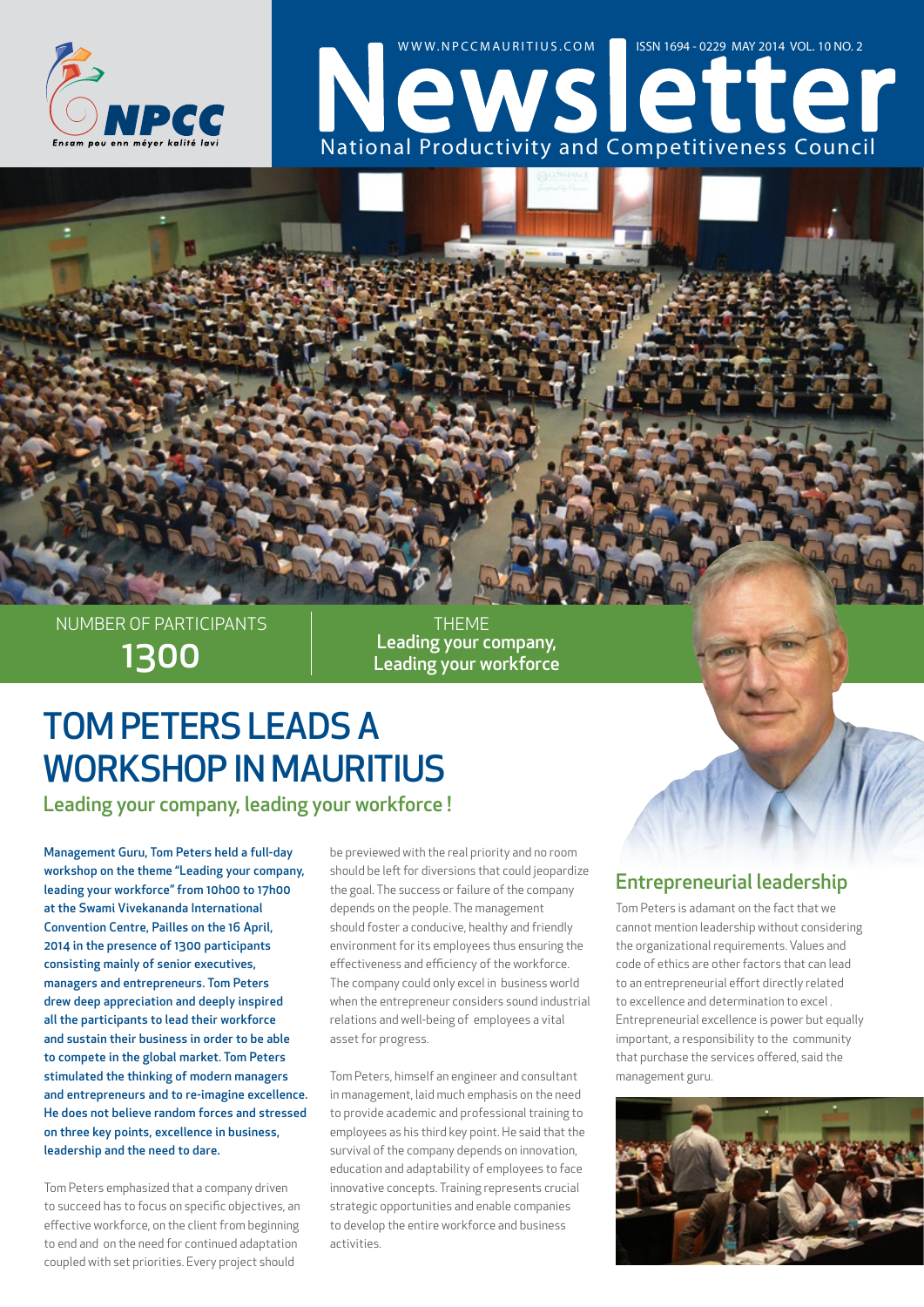

## TOM PETERS LEADS A WORKSHOP IN MAURITIUS Continued



Leadership qualities play an important role in this aspect of management. Its abilities to consider the various methods and processes that matter to consumers will definitely determine the excellence of the company and allows it to stand out against competition. That is, the leader should be aware of the consequences of any actions of their counterpart that may have an impact on the business.

Few companies achieve success when they start. Tom Peters called to businesses and aspiring entrepreneurs to believe in their projects, their objectives and focus on the development of their businesses. He admitted success is reserved only for the man or woman who is the fastest, synonymous with exponential growth and profits and for those who quit or give up. Failure should be seen as an

opportunity to maximize its resources, human and material, and to find ways to circumvent loopholes and avoid obstacles already identified in the first place.

 Tom Peters said he is confident about the country's success in the world of business even if it is still developing. "The size is not important, a portion of Small Island Developing States, Mauritius has all the qualities needed to stand out in entrepreneurship, a key economic pillar socioeconomic burden there" he concluded.



#### Leadership and Management: The Case of Mauritius

## EDITORIAL

The success of the Tom Peters workshop is still mesmerizing our mindset productively. Everybody present including our small and medium enterprises was wowed by the Tom Peters experience. In his relentlessly energetic, enthusiastic and optimistic tone he has during the whole day shared his most compelling vision of the possibilities of business. He shared a world where work has meaning, purpose, passion and joy. Mauritian neurs need such high calibre personalities to continuously encourage and inspire them.



Mr L.K. Chuttur, MBA Chairman



Tom Peters said "Musicians need training; soldiers in the army consider training as a lifesaving tool, athletes train constantly and improve as a result. So why not people in organization? "

We firmly believe that training is the key to success for our enterprises. NPCC is presently involved in the implementation of different projects focused on consulting, training and Productivity Improvement in enterprises. 500 Productivity Champions will be trained under the Go SME project. Our Productivity & Competitiveness Academy will be launched shortly and, high level, international training programs will be delivered in association with the Institute of Productivity of the UK.

The NPCC has invited Professor Robert S Kaplan for a one full day workshop on 6th st. Robert will share his insights of the Balance Scorecard with his audience and discuss how leaders may establish a clear vision and a set of priorities for the organization by asking the right questions instead of trying to have all of the answers. It often seems so natural and so much easier to just do what everyone else is doing—for now—leaving it for later to develop our best selves and figure out our own unique path. Is there a road map that will enable us to defy conventional wisdom, resist peer pressure, and carve out a path that fits our unique skills and passions? I earnestly invite all the corporates of Mauritius to come and enjoy this workshop. Let's grow productively for a better tomorrow for our nation.

The Growth Opportunities for SME (Go SME) was launched on 6 December 2013 by the Vice-Prime Minister, Minister of finance and Economic Development, Honourable Xavier-Luc Duval at the Cyber Tower 1, Cybercity in Ebene.

 The launching event was followed by a workshop on "SME Productivity Improvement" by Mr John Heap, Managing Director of the Institute of Productivity and President of the World Confederation of Productivity Science.

The GoSME project aims at improving productivity through analysis, in-plant training and implementation of at least a productivity improvement project by productivity champions in small and medium enterprises. More specifically

the objective of the project is to empower SMEs to continuously improve their internal systems and processes to be more competitive on the market.

The target set by NPCC for this project is to embark at least 500 SMEs on the productivity improvement journey for the year 2014. More than 510 SMEs have registered for the GoSME project during the period 16<sup>th</sup> January to 30<sup>th</sup> April 2014. Above 300 SMEs have already been audited by Productivity Executives of NPCC. A preliminary analysis of the audit shows that major weaknesses of SMEs are linked to their internal operations, strategic planning, financial monitoring and marketing of the products. For the month of May, NPCC will train at least



100 productivity champions from SMEs on improving the internal operations through Lean Management. Lean Management is a strategy for operational excellence based on clearly defined values to engage people in continuously improving safety, morale, quality, cost, delivery and productivity. Compared to other methodologies, Lean is seen to be a complete systematic approach to productivity improvement within enterprises. Other general trainings in the pipeline for SMEs are Strategic Management, Finance and Marketing. These courses will be organized in the month June to December.



After the launching event of the GoSME project, a workshop on SME Productivity Improvement was conducted by John Heap, Managing Director of the Institute of Productivity and President of the World Confederation of Productivity Science. For the workshop, John Heap explained the basic definition of productivity and highlighted the key problems faced by SMEs. He also gave an overview of the path towards excellence.

SMEs who attended the workshop were inspired on how to establish or review their critical success factors and key performance indicators. John Heap shared case studies from his wide experience in different countries. He stressed that productivity gain should benefit the whole community and should not only a few; that is economic productivity is meaningless without social and environmental productivity. John Heap explained that if baking a small cake, each of one



PC Quitting is not an excuse!

will have a small share of the cake. On the other hand, baking a bigger cake, everybody will have a bigger share of the cake. Productivity helps to bake a bigger cake without adding more cost and social well-being will be achieved if the gains are shared fairly among everybody.

# GoSME

# WORKSHOP ON SME PRODUCTIVITY IMPROVEMENT BY JOHN HEAP

Growth Opportunities for SME

### The basic definition of productivity and highlighted the key problems faced by SMEs

NUMBER OF REGISTRATIONS

NUMBER OF COMPANIES AUDITED

#### >510 325 100 NUMBER OF PRODUCTIVITY CHAMPIONS TO BE TRAINED BY NPCC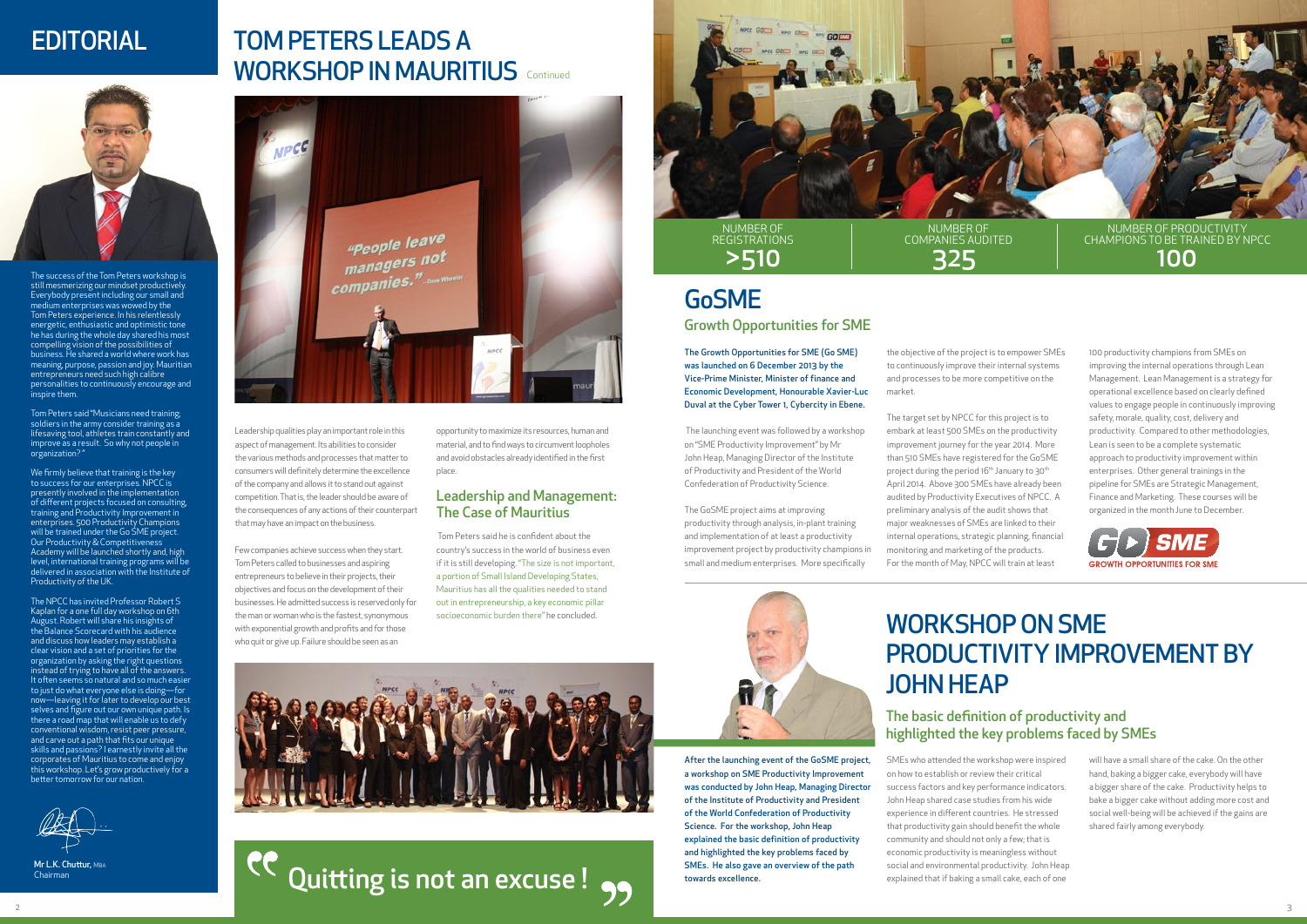The index of labour productivity, improved from 85.8 in 2003 to 114.5 in 2013, giving an average annual growth of 2.9%.

#### The latest report released by Statistics Mauritius on Productivity and Competitiveness Indicators for 2003 – 2013 highlights that the growth rate for 2013 was 3.2%, lower than the growth of 3.4% registered in 2012.

In tandem with the lower GDP growth registered in 2013, labour productivity, defined as real GDP per worker, grew at the rate of 0.2% in 2013 compared to 2.1% in 2012. The index of labour productivity, improved from 85.8 in 2003 to 114.5 in 2013, giving an average annual growth of 2.9%.

On the other hand, capital productivity continued to decline for the fifth consecutive year as from 2008 with a decline of 0.4 % observed in 2013. During the period 2003 to 2013, the index of capital productivity declined at an average annual rate of 0.7% from 101.9 in 2003 to 94.6 in 2013.

 $4 \times 2012$ . In 2013, labour productivity in EOE declined by 1.4% compared to a growth of 3.8% in 2012. Capital and multifactor productivity witnessed decreases of 1.9% and 1.4% respectively in 2013 after the increases of 9.5% and 6.2 in 2012.

Multifactor productivity (MFP), which shows the rate of change in "productive efficiency", did not grow in 2013 compared to an increase of 0.1 % recorded in 2012. A growth of 0.7% has been observed in the average annual change in MFP during the period 2003 to 2013.

Unit labour cost (ULC), which measures the remuneration of labour per unit of output, increased by 7.6% in 2013 compared to a 2.7% growth in 2012. Between 2003 and 2013, ULC in Mauritian Rupees grew annually at an average rate of 4.2% and in 3.4 % in dollar terms.

| Country                  | <b>USA</b> | France | Germany | Italy | <b>UK</b> | Mauritius | Taiwan | Korea | <b>Example 20 Labour productivity grew by 1.2 %</b> |
|--------------------------|------------|--------|---------|-------|-----------|-----------|--------|-------|-----------------------------------------------------|
| <b>National Currency</b> |            |        |         | 4.0   |           |           |        |       | in 2013 compared to 2.2 % in 2012.                  |
| US <sub>s</sub>          | $-1.8$     | -4.5   | $-3.4$  |       |           | $-1.2$    | 0.4    |       |                                                     |

During the period 2007 to 2013, real output of the EOE sector increased at an average annual rate of 2.1%. Within the sector, the real output of non -textile establishments grew by 5.0% while that of textile establishments increased by 1.0%.



Labour productivity grew by 1.2 % in 2013 compared to 2.2 % in 2012. Capital productivity improved in 2013 and grew by 7.4 % compared to a growth of 5 % registered in 2012. Multifactor productivity improved from 3.4 % in 2012 to 3.5 % in 2013.

|                           | <b>Productivity trends for the</b><br><b>Manufacturing sector</b><br>A growth of 4.5% has been registered for the manufacturing sector in<br>2013 compared to 2.2 % in 2012. Between 2007 and 2013, real output in the<br>manufacturing sector grew on average by 2.5% annually.<br><b>Productivity and competitiveness indicators</b> |                               |                      |                         |           |                          |  |
|---------------------------|----------------------------------------------------------------------------------------------------------------------------------------------------------------------------------------------------------------------------------------------------------------------------------------------------------------------------------------|-------------------------------|----------------------|-------------------------|-----------|--------------------------|--|
|                           | for the Manufacturing sector                                                                                                                                                                                                                                                                                                           | Growth rate (%)               |                      |                         |           |                          |  |
|                           |                                                                                                                                                                                                                                                                                                                                        |                               |                      |                         |           |                          |  |
|                           | Indicator                                                                                                                                                                                                                                                                                                                              | Annual average<br>2007 - 2013 | 2012                 | 2013                    | <b>CC</b> | Between 2007 and         |  |
| 1.<br>$\overline{2}$<br>3 | <b>Output (Value added at constant prices)</b><br>Labour input<br>Capital input                                                                                                                                                                                                                                                        | 2.5<br>$-0.8$<br>$-1.7$       | 2.2<br>0.0<br>$-2.7$ | 4.5<br>3.3<br>$-2.7$    |           | 2013, real output in the |  |
| 4<br>5<br>6               | Capital - Output ratio<br>Capital - Labour ratio                                                                                                                                                                                                                                                                                       | $-4.1$<br>$-0.9$              | $-4.8$<br>$-2.6$     | $-6.9$<br>$-5.8$        |           | manufacturing sector     |  |
| 7<br>8                    | Labour productivity<br><b>Capital productivity</b><br><b>Multifactor productivity</b>                                                                                                                                                                                                                                                  | 3.3<br>4.2<br>3.7             | 2.2<br>5.0<br>3.4    | 1.2<br>7.4<br>3.5       |           | grew on average by 2.5%  |  |
| 9<br>10<br>11             | Average compensation of employees<br><b>Unit Labour Cost (Mauritian Rupees)</b><br><b>Unit Labour Cost (US Dollars)</b>                                                                                                                                                                                                                | 6.7<br>3.3<br>3.7             | 5.1<br>2.8<br>$-1.2$ | 0.8<br>$-0.4$<br>$-2.7$ |           | annually.                |  |
|                           |                                                                                                                                                                                                                                                                                                                                        |                               |                      |                         |           |                          |  |

International comparisons of ULC in the manufacturing sector highlight that ULC, expressed in national currency, increased in all countries except USA.

Mauritius recorded an increase of 2.8% in 2012. In the same year, ULC in US Dollar showed decreases in most countries except UK, Taiwan and Korea.

|                                |       |                       |       |                         |       |                |       |                                           |       |               | Labour productivity grew by i.2 % in 2013 compared to 2.2 % in 2012. Capital                                           |                                                                           |               |         |              |           |                  |                                                                                  |       | <u>INTERNational Companyons of OLC in the</u> |                                  |  |            |                         |                                                                                                                                                            |  |  |  |  |  |  |  |  |                                           |  |
|--------------------------------|-------|-----------------------|-------|-------------------------|-------|----------------|-------|-------------------------------------------|-------|---------------|------------------------------------------------------------------------------------------------------------------------|---------------------------------------------------------------------------|---------------|---------|--------------|-----------|------------------|----------------------------------------------------------------------------------|-------|-----------------------------------------------|----------------------------------|--|------------|-------------------------|------------------------------------------------------------------------------------------------------------------------------------------------------------|--|--|--|--|--|--|--|--|-------------------------------------------|--|
| Year<br>Labour<br>productivity |       |                       |       | Capital<br>productivity |       |                |       |                                           |       |               |                                                                                                                        |                                                                           |               |         |              |           |                  |                                                                                  |       | <b>Multifactor</b><br>productivity            | <b>Unit Labour</b><br>Cost (MUR) |  | $(US \xi)$ | <b>Unit Labour Cost</b> | productivity improved in 2013 and grew by 7.4 % compared to a growth of 5<br>% registered in 2012. Multifactor productivity improved from 3.4 % in 2012 to |  |  |  |  |  |  |  |  | ULC, expressed in national currency, incr |  |
|                                | Index | <b>Growth</b><br>rate | Index | Growth  <br>rate        | Index | Growth<br>rate | Index | Growth<br>Growth<br>Index<br>rate<br>rate |       |               | 3.5% in 2013.                                                                                                          |                                                                           |               |         |              |           |                  | Mauritius recorded an increase of 2.8%<br>Dollar showed decreases in most countr |       |                                               |                                  |  |            |                         |                                                                                                                                                            |  |  |  |  |  |  |  |  |                                           |  |
|                                |       | $\frac{9}{6}$         |       | %                       |       | $\%$           |       | $\%$                                      |       | $\frac{9}{6}$ |                                                                                                                        | Unit labour cost (ULC) for the manufacturing sector decreased by 0.4 % in |               |         |              |           |                  |                                                                                  |       |                                               |                                  |  |            |                         |                                                                                                                                                            |  |  |  |  |  |  |  |  |                                           |  |
| 2003                           | 85.8  | 5.7                   | 101.9 | 0.6                     | 94.8  | 3.1            | 84.3  |                                           | 93.2  | 8.7           | 2013 compared to an increase of 2.8 % in 2012. In Dollar terms, in 2013, ULC<br>Mauritius witnessed a decrease of 1.2% |                                                                           |               |         |              |           |                  |                                                                                  |       |                                               |                                  |  |            |                         |                                                                                                                                                            |  |  |  |  |  |  |  |  |                                           |  |
| 2004                           | 89.3  | 4.1                   | 101.1 | $-0.8$                  | 96.1  | 1.4            | 88    | 4.3                                       | 99.4  | 6.7           | decreased by 2.7% after a decline of 1.2% in 2012.                                                                     |                                                                           |               |         |              |           |                  |                                                                                  |       |                                               |                                  |  |            |                         |                                                                                                                                                            |  |  |  |  |  |  |  |  |                                           |  |
| 2005                           | 91.3  | 2.3                   | 99.6  | $-1.5$                  | 96.2  | 0.1            | 89.8  | 2.1                                       | 96.3  | $-3.1$        |                                                                                                                        |                                                                           |               |         |              |           |                  |                                                                                  |       |                                               |                                  |  |            |                         |                                                                                                                                                            |  |  |  |  |  |  |  |  |                                           |  |
| 2006                           | 95.2  | 4.3                   | 99.8  | 0.2                     | 98    | 1.9            | 92.9  | 3.5                                       | 93.6  | $-2.9$        | <b>Manufacturing Unit Labour Cost of selected countries, 2012</b>                                                      |                                                                           |               |         |              |           |                  |                                                                                  |       |                                               |                                  |  |            |                         |                                                                                                                                                            |  |  |  |  |  |  |  |  |                                           |  |
| 2007                           | 100   |                       | 100   | 0.2                     | 100   |                | 100   | 7.6                                       | 100   | 6.9           |                                                                                                                        |                                                                           |               |         |              |           |                  |                                                                                  |       |                                               |                                  |  |            |                         |                                                                                                                                                            |  |  |  |  |  |  |  |  |                                           |  |
| 2008                           | 103   | 2.8                   | 100.3 | 0.3                     | 101   | 1.2            | 108.1 | 8.1                                       | 119.6 | 19.6          |                                                                                                                        |                                                                           |               |         |              |           |                  |                                                                                  |       |                                               |                                  |  |            |                         |                                                                                                                                                            |  |  |  |  |  |  |  |  |                                           |  |
| 2009                           | 105   | 2.3                   | 97.9  | $-2.4$                  | 101   | $-0.7$         | 108.9 | 0.7                                       | 106.9 | $-10.6$       | Country                                                                                                                | <b>USA</b>                                                                | <b>France</b> | Germany | <b>Italy</b> | <b>UK</b> | <b>Mauritius</b> | Taiwan                                                                           | Korea | <b>Adv</b>                                    | Labour p                         |  |            |                         |                                                                                                                                                            |  |  |  |  |  |  |  |  |                                           |  |
| 2010                           | 108   | 2.3                   | 97    | $-0.9$                  | 101   | 0.3            | 110.9 | 1.8                                       | 112.6 | 5.3           | <b>National Currency</b>                                                                                               | $-1.8$                                                                    | 3.4           | 4.5     | 4.0          | 6.6       | 2.8              | 1.0                                                                              | 3.1   |                                               | in 2013 c                        |  |            |                         |                                                                                                                                                            |  |  |  |  |  |  |  |  |                                           |  |
| 2011                           | 112   | 4.1                   | 95.9  | $-1.2$                  | 102   | 0.7            | 115.4 | 4.1                                       | 126   | 11.9          | US \$                                                                                                                  | $-1.8$                                                                    | $-4.5$        | $-3.4$  | $-3.9$       | 5.1       | $-1.2$           | 0.4                                                                              | 1.5   |                                               |                                  |  |            |                         |                                                                                                                                                            |  |  |  |  |  |  |  |  |                                           |  |
| 2012                           | 114   | 2.1                   | 95    | $-0.9$                  | 102   | 0.1            | 118.6 | 2.7                                       | 124.3 | $-1.3$        | <b>Source: Statistics Mauritius</b>                                                                                    |                                                                           |               |         |              |           |                  |                                                                                  |       |                                               |                                  |  |            |                         |                                                                                                                                                            |  |  |  |  |  |  |  |  |                                           |  |
| 2013                           | 115   | 0.2                   | 94.6  | $-0.4$                  | 102   |                | 127.7 | 7.6                                       | 130.6 | 5.1           |                                                                                                                        |                                                                           |               |         |              |           |                  |                                                                                  |       |                                               |                                  |  |            |                         |                                                                                                                                                            |  |  |  |  |  |  |  |  |                                           |  |

(Index 2007 = 100)

Source: Statistics Mauritius



#### Source: Statistics Mauritius



# PRODUCTIVITY PERFORMANCE OF MAURITIUS 2013

The latest report released by Statistics Mauritius

### Productivity trends for the economy: 2003-2013

# Manufacturing sector

### Productivity trends for Export Oriented Enterprises (EOE)

# for the Manufacturing sector

### Manufacturing Unit Labour Cost of selected countries, 2012

1

|    |                                            | Growth rate (%) |        |        |  |  |  |
|----|--------------------------------------------|-----------------|--------|--------|--|--|--|
|    |                                            | Annual average  |        |        |  |  |  |
|    | Indicator                                  | 2007 - 2013     | 2012   | 2013   |  |  |  |
| 1  | Output (Value added at constant prices)    | 2.1             | 1.4    | $-2.3$ |  |  |  |
| 2  | Labour input                               | $-3.5$          | $-2.3$ | $-0.9$ |  |  |  |
| 3  | Capital input                              | $-5.7$          | $-7.4$ | $-0.4$ |  |  |  |
| 4  | Capital - Output ratio                     | $-7.6$          | $-8.7$ | 2.0    |  |  |  |
| 5  | Capital - Labour ratio                     | $-2.3$          | $-5.2$ | 0.5    |  |  |  |
| 6  | <b>Labour productivity</b>                 | 5.8             | 3.8    | $-1.4$ |  |  |  |
| 7  | <b>Capital productivity</b>                | 8.3             | 9.5    | $-1.9$ |  |  |  |
| 8  | <b>Multifactor productivity</b>            | 6.8             | 6.2    | $-1.4$ |  |  |  |
| 9  | Average compensation of employees          | 8.1             | 5.8    | 3.4    |  |  |  |
| 10 | <b>Unit Labour Cost (Mauritian Rupees)</b> | 2.2             | 1.9    | 4.9    |  |  |  |
| 11 | Unit Labour Cost (US Dollars)              | 2.6             | $-2.1$ | 2.4    |  |  |  |
|    |                                            |                 |        |        |  |  |  |

Source: Statistics Mauritius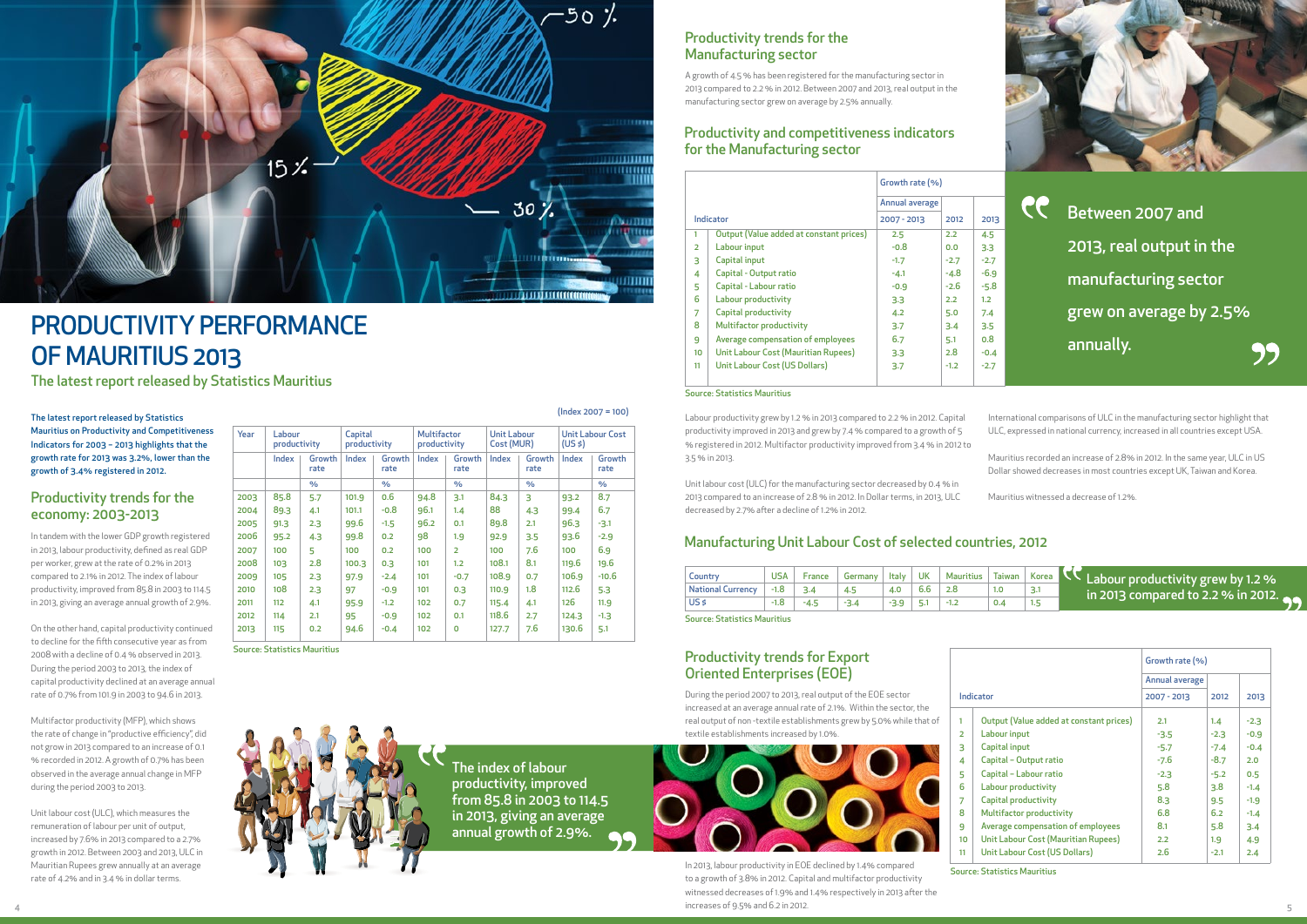# A Day with **Robert S. Kaplan**

# **STRATEGY & EXECUTION** BALANCED SCORECARD

Put your strategy into action! 6<sup>th</sup> August 2014, SVICC.

After the successful workshop of Tom Peters, the National Productivity and Competitiveness Council will host another exceptional workshop by Professor Robert S. Kaplan on 06 August 2014 at Swami Vivekananda Convention Centre Pailles. In this context a Press conference was held on 15 May 2014 at Courtyard Restaurant Port- Louis.

Robert S. Kaplan is the Marvin Bower Professor of Leadership Development at Harvard Business School, and Chairman of Professional Practice at Palladium Group, Inc. Kaplan joined the HBS faculty in 1984 after spending 16 years on the faculty of the Carnegie-Mellon University business school, where he served as Dean from 1977 to 1983.Kaplan has focused on linking cost and performance management systems to strategy implementation and operational excellence. He has been a co-developer of activity-based costing and the co-author (with David P. Norton) of the seminal book The Balanced Scorecard: Translating Strategy Into Action (1996). He has authored or co-authored 14 books,

20 Harvard Business Review articles, and more than 130 other papers.

#### All details will be available on our website www.npccmauritius.com.

The workshop will be held on 6 August 2014 at the Swami Vivekananda International Convention Centre, Pailles from 09h30 to 17h00. People will get the opportunity to learn how to develop strategies and translate them into action with strategy maps and the balanced scorecard. Designing a balanced scorecard is about the identification of a small number of financial and non-financial measures and attaching targets to them, so that when they are reviewed it is possible to determine whether current performance 'meets expectations'. By alerting managers to areas where performance deviates from expectations, they can be encouraged to focus their attention on these areas, trigger improved performance and become one of the most performant companies in the world.

Robert Kaplan will demystify and simplify the Balanced Scorecard which can be implemented in every organization be it SMEs, large companies or public sector organization.

There will be two categories of seats: Platinum and Gold. The tickets for the workshop will be available at the NPCC in all post offices across the island.

Ticket prices will be as follows:

- • Platinum, 15,000 rupees
- • Gold: 8,000 rupees



# STRATEGY AND EXECUTION: THE BALANCED SCORECARD

Robert S. Kaplan

| <b>GROUP BOOKINGS</b>  | % DISCOUNT | <b>DISCOUNTED PRICE</b> | <b>DISCOUNTED PRICE</b> |  |  |  |
|------------------------|------------|-------------------------|-------------------------|--|--|--|
|                        |            | <b>PLATINUM SEATS</b>   | <b>GOLD SEATS</b>       |  |  |  |
| $5 - 10$ participants  | 5%         | Rs. 14,250              | Rs. 7,600               |  |  |  |
| $11 - 25$ participants | 7%         | Rs. 13,950              | Rs. 7,440               |  |  |  |
| $26 - 50$ participants | 15%        | Rs. 12,750              | Rs. 6,800               |  |  |  |
| 51-100 participants    | 21%        | Rs. 11,850              | Rs. 6,320               |  |  |  |

Robert S. Kaplan is the Marvin Bower Professor of Leadership Development, Emeritus at the Harvard Business School



The workshop will be held on 6 August 2014 at the Swami Vivekananda International Convention Centre, Pailles from 09h30 to 17h00.

Global economic challenges have changed the perspectives of working culture towards excellent working performance with the adoption of best practices.

One of the easiest ways to determine a company's attitude towards productivity improvement is to simply walk around its premises and observe the level of housekeeping practices. The reason is that good housekeeping is the first and essential step to continuous productivity improvement. One can judge the level of productivity improvement activities from the way tools are stored, spare parts are handled, work tables organised, factory floors swept, machines cleaned, personal items stored and so on.

 $\beta$  6  $\beta$  and the experiment of the experiment. But what is 55. That what is 55. The experiment of the experiment of the experiment. But what is 55. That what is 55. The experiment of  $\beta$ means : Everyone has to follow the rules set. The 5th S implies that training and people involvement are necessary to maintain and improve on the standards. The use of photo galleries, radar charts for example would give status reports of 5s. With Shitsuke, good housekeeping becomes second nature to everybody.

In short, housekeeping practices reflect management's general attitude towards work. For instance a manager who does not pay attention to trash scattered around the factory would influence workers in a very different manner from one who makes sure that trash is picked up whenever it is found. This seemingly trivial difference eventually shows up as a wide contrast in employee morale, defective products, machine breakdowns, material flow and inventory level. Once this link is recognised, one would appreciate the need for good housekeeping. A company with good housekeeping practices will have a good foundation for higher productivity, better quality, reduced costs, greater safety, higher employee morale etc. In contrast, poor housekeeping practices can lead to disastrous outcomes such as high defect level, industrial accidents, high labour turnover, high defect level and eventually loss of clients.

The concept of good housekeeping has been with the Japanese for a very long time. Children at home and in school were disciplined to adhere to good housekeeping practices. However, it was only in the early 80's that good housekeeping became a pertinent issue in Japanese organisations when its importance to productivity improvement was realised. The basis for good housekeeping in Japanese companies is a concept popularly known as 5s. Putting 5S to work results in a Clean, Orderly and Disciplined environment at home and at work. 5S is the foundation of Kaizen (continuous improvement). 5s is the beginning of a productive life for everyone, and is fundamental to productivity improvement. But what is 5s?

• Sorting of all items **Segregate Necessary from Unnecessary** • Take action on Unnecessary

During the implementation of Seiri, physical items are classified into wanted and unwanted. In fact things may be wanted but found in places where they should not be or in quantities that are not justified, and at a time when they are not needed. Things that are not wanted may be discarded or put in a red tag area for decision. One Kaizen paradigm that is usually applied during Seiri : 'When In Doubt about something, Throw It Out !'.

## 2<sup>nd</sup> S : Seiton - Systematiser le rangement

- systematic arrangement means : Arrange necessary items systematically, such that they are easy to identify, find, take and put back. Everything has a place which is conspicuously labeled and in other words means that there is 'A Place for Everything and Everything is in its Place (PEEP)'. Visual management is implemented. This leads to standardization of storage. The target for searching time is 30 seconds.

# 3rd S : Seiso - Soigneusement nettoyer - - Spic &

Span, Clean means : That everything is to be cleaned, and cleaning is used as inspection. Seiso boards as well as Seiso calendar and responsibility charts are used. In brief, one has to decide on What to clean, When to clean, Who is to clean and How to clean. The philosophy is that everybody in the organization should be involved in cleaning. It is not only the role of the cleaner to keep the workplace, the tools, the machine etc clean. Cleaning is done with meaning

4th S : Seiketsu – Statuer - Standardize - State the rules means : Setting standards and rules such as 5/10 mins 5S implementation and audits so that the 1st 3 S's are sustained and unnecessary items do not pile up again, items do not mess up, items are not kept out of place and are not dirty. The workplace becomes clutter free,

5th S : Shitsuke - S'autodiscipliner- - Self-discipline

5s management techniques have contributed significantly to improve internal efficiencies, operational effectiveness and foster on time delivery system to the delight of customers. To achieve this, organizations should integrate 5S activities into their business functions as their organizational culture. The National Productivity and Competiveness Council (NPCC) have been disseminating 5s best practices since its inception in 2000. It has been continuously emphasising on 5s activities as an effective approach for moving towards operational excellence.

5s in an organisation is not done merely for aesthetic reasons. One may arrange for the furniture at home in a certain way to create a cosy atmosphere or an artistic effect.

Housekeeping in an organisation is however an entirely different matter. A practical or economic reason underlies each housekeeping activity in a company. Achieving clean floors, organised racks and files is not an end in itself. The ultimate goal of housekeeping is to reduce the cost of a product or service by improving productivity.

For instance, in organising tools in a systematic way, the main aim is not to put them up to achieve a neat look. By putting the most frequently used tool nearer to the machine and in a visually distinct manner, what we achieve is an arrangement which minimises search time and hence reduces wastage of man-hours. Along the same line floors and machines are not cleaned and clearly labelled simply for the sake of appearance. Clean surfaces expose problems such as oil leaks and cracks enabling corrective action to be taken the earliest possible. Early detection of problems helps to prevent catastrophes. Furthermore, clean and oil free floors reduces accidents while clean machines do not break down as often as dirty ones.

The removal of clutter along passageways is also done for a practical reason. It prevents blockage to the smooth flow of materials and work in progress.

Good housekeeping through 5s is the foundation for a productive workplace. In 2014, the NPCC will continue to sentitise enterprises to implement Good Housekeeping through 5s.

# GOOD HOUSEKEEPING PRACTICES THROUGH 5S

### The 5 simple secrets to a Productive Workplace

#### 1st S : Seiri - Selectionner et jeter - sort out means :